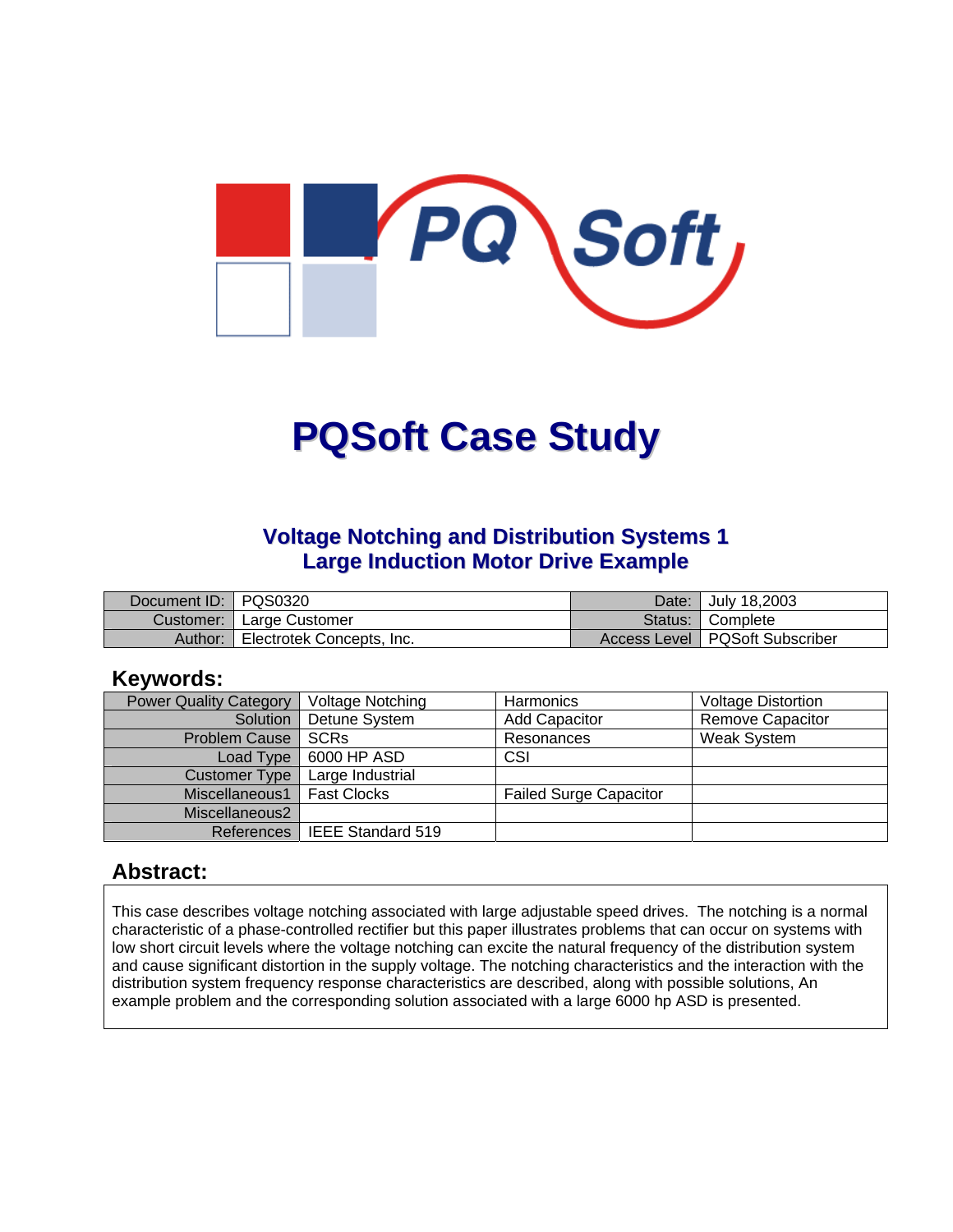# <span id="page-1-0"></span>**TABLE OF CONTENTS**

# **LIST OF FIGURES**

## **RELATED STANDARDS**

IEEE Standard 519

## **GLOSSARY AND ACRONYMS**

| ASD | Adjustable Speed Drive         |
|-----|--------------------------------|
| CSI | <b>Current Source Inverter</b> |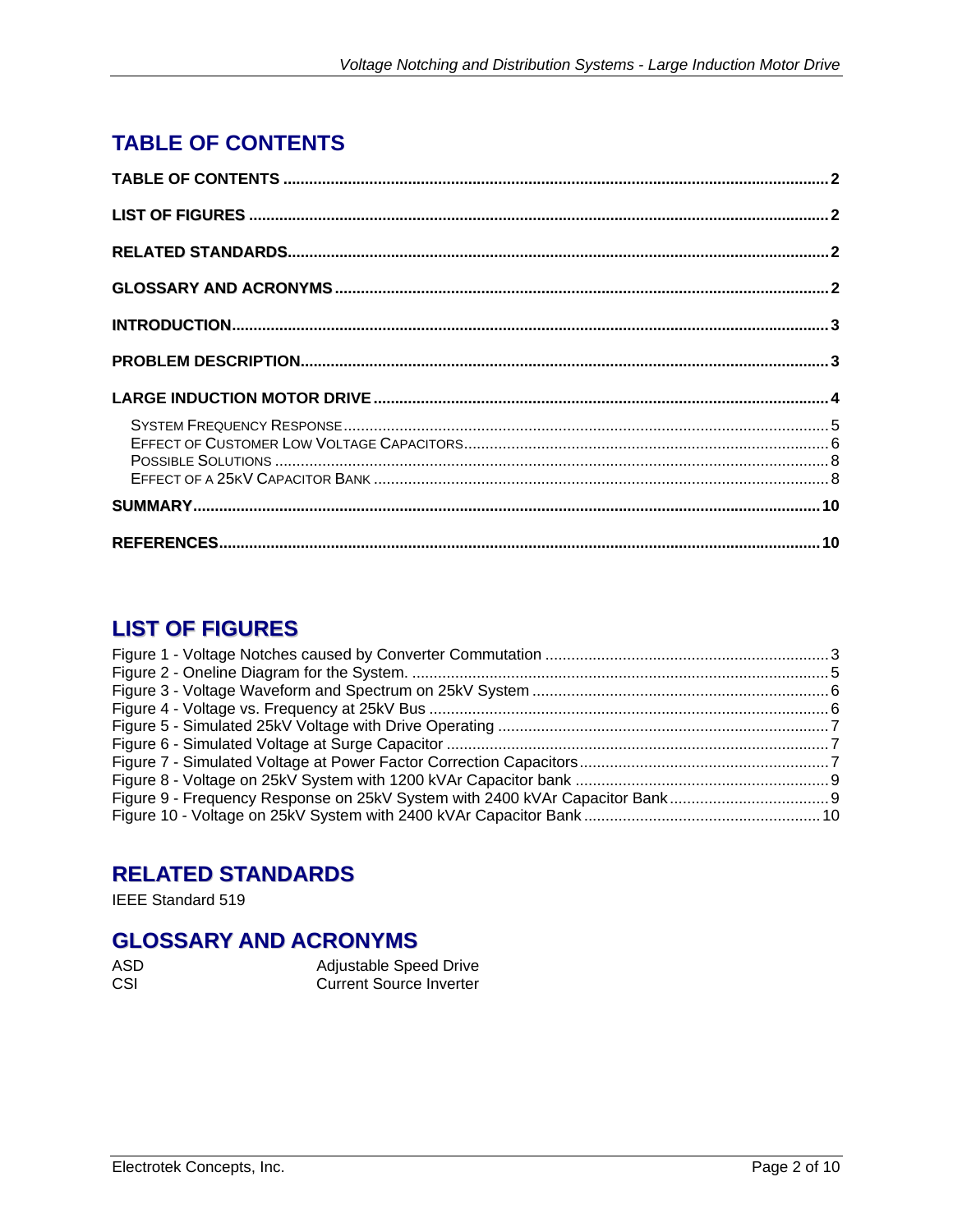## <span id="page-2-0"></span>**INTRODUCTION**

Adjustable speed ac and dc drives are used with very large motors (e.g. 1,000-20,000 hp) for a variety of reasons. The drives can result in significantly improved efficiency when the driven load is variable. For large motor applications on weak systems, the drives may be required for motor starting to avoid high inrush currents.

Adjustable speed ac drives (ASDs) 1000 hp and larger typically use phase-controlled rectifiers (SCRs) and a large dc link inductor to supply a relatively constant dc current to the inverter. This is known as a current source inverter (CSI) configuration. The input rectifier may be configured as a six pulse, twelve pulse, or even higher pulse number rectifier, depending on harmonic control requirements. For dc drive applications, phase-controlled rectifiers are used to supply the dc current directly to the dc motor.

The voltage notching discussed in this paper is caused by the commutating action of the controlled rectifier. Whenever the current is commutated from one phase to another, there is a momentary phaseto-phase short circuit through the rectifier switching devices (SCRs, in this case). For a six pulse converter, this happens six times each cycle. The voltage notch is defined by its duration and its depth. The duration (commutation period) is determined by the source inductance to the drive and the current magnitude. The depth of the notch is reduced by inductance between the observation point and the drive (e.g. isolation transformer or choke inductance). An example waveform illustrating simple notches resulting from a drive operation is shown in Figure 1.



**Figure 1 - Voltage Notches caused by Converter Commutation**

## **PROBLEM DESCRIPTION**

On most systems, problems with voltage notching can be minimized by applying sufficient isolation reactance at the drive. This limits the notch magnitude on the source side of the isolation reactance. However, on some systems, the notches that appear at the system level can still be significant. If there is not much resistive load on a system like this, the notches can excite the natural frequency of the distribution system (determined by the capacitance of lines, cables, and capacitor banks in parallel with the system source inductance) and cause significant distortion in the voltage waveform.

Numerous papers have described the voltage notching phenomena in industrial facilities and sizing isolation reactance to limit the notching effect on other loads [1-5]. However, there has been little literature describing the potential for voltage notching to excite natural frequencies of the distribution system. The high frequency oscillations that result can cause problems with communication interference and sensitive customer loads. This paper describes the concern and possible solutions using an example where a problem was encountered. The methodology for evaluating these problems and the solutions implemented should be valuable to anyone else encountering this problem.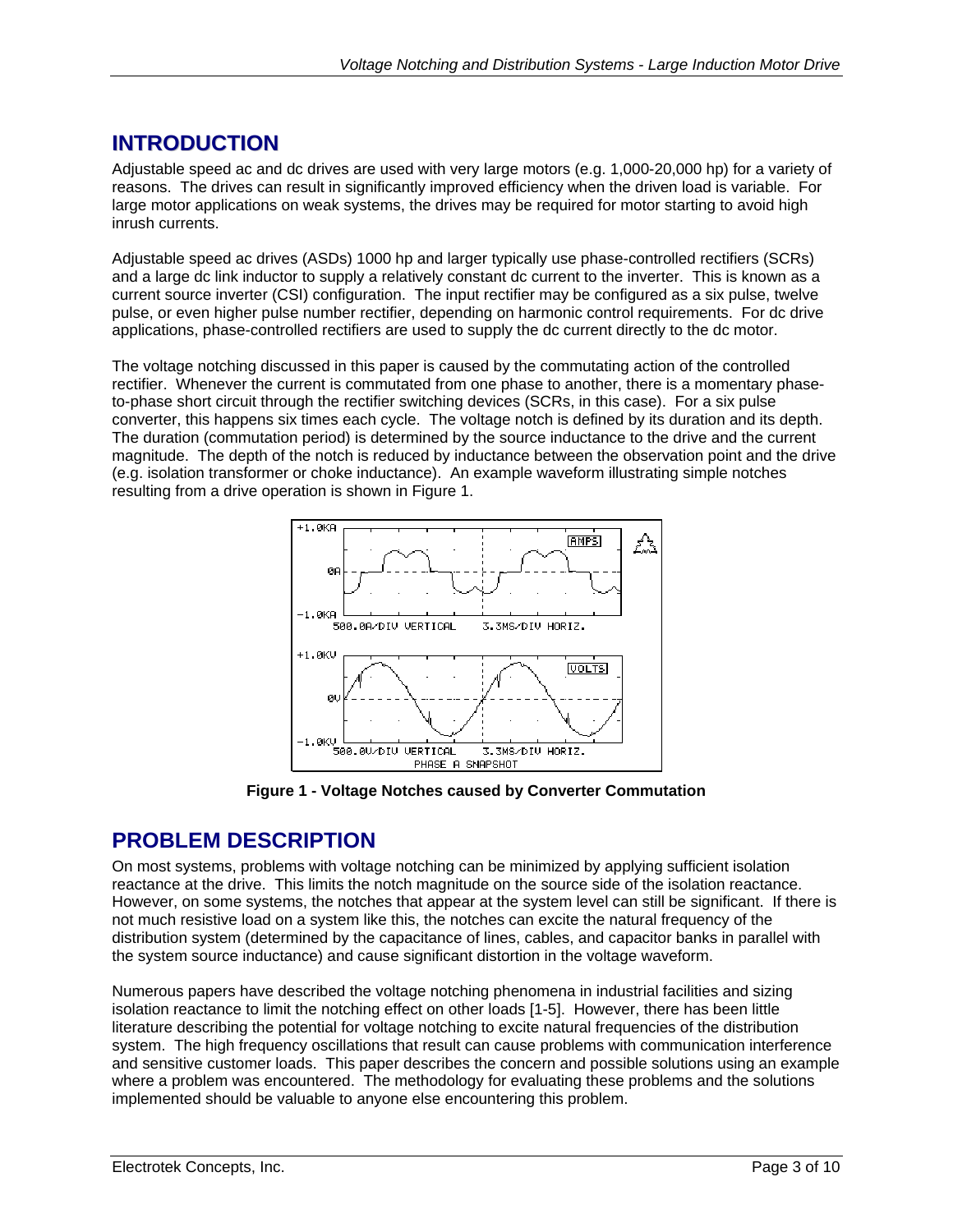<span id="page-3-0"></span>It is important to note that the notching problem described should only exist with large adjustable speed drives with current-source inverter configurations or with dc drives. With other types of ASDs that use voltage source inverters (e.g. pulse width modulation), the rectifier does not have a constant dc current that needs to be commutated from one switching device to another. It is this current being commutated that that essentially looks like an injection of a disturbing current into the distribution system.

# **LARGE INDUCTION MOTOR DRIVE**

The example system is illustrated by the one line diagram in Figure 2. The 25kV distribution system is supplied through a 10 MVA transformer from the 144kV transmission system. The customer causing the notching problems has a 6000 hp induction motor supplied through an adjustable speed drive. This drive is at a 4.16kV bus supplied through a 7.5 MVA transformer. Harmonic filters (5<sup>th</sup>, 7<sup>th</sup>, and 11<sup>th</sup>) are included to control the lower order characteristic harmonics of the six pulse drive.

Another customer on a parallel feeder supplied from the same 25kV bus has motor loads at both 4.16kV (800 hp motor) and 480 volts. The 800 hp motor includes surge capacitors for transient protection. The customer also has power factor correction capacitors at the 480 volt bus. These lower voltage surge capacitors and power factor correction capacitors have the potential to magnify the oscillations which occur on the distribution system.

Operation of the 6000 hp motor and drive resulted in significant oscillations on the 25kV supply system. These oscillations caused clocks to run fast at the customer with the 6000 hp motor (clocks were fed separately from the 25kV system) and failure of surge capacitors on the 800 hp motor at the customer located on the parallel feeder.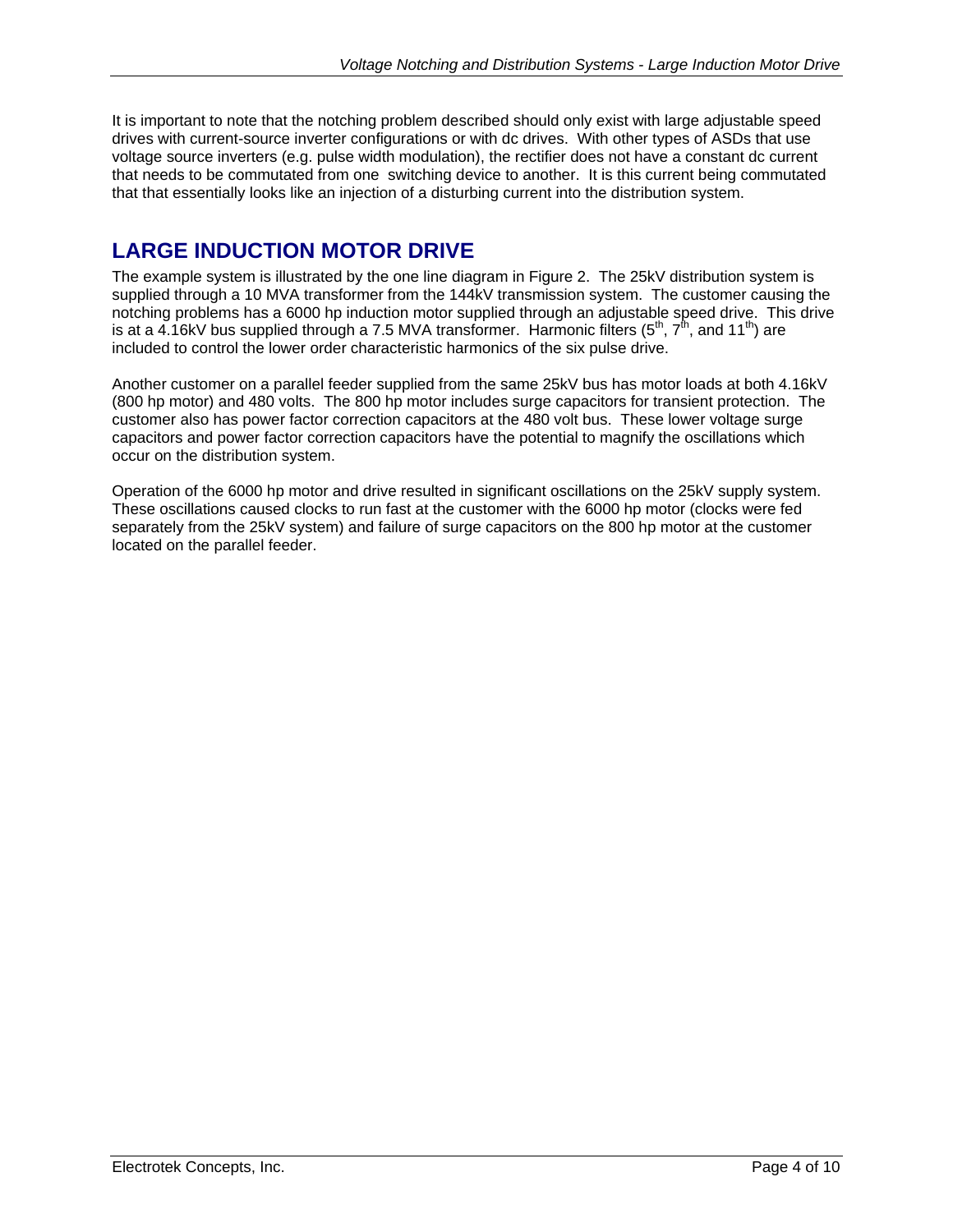<span id="page-4-0"></span>

**Figure 2 - Oneline Diagram for the System.** 

Figure 3 illustrates the measured waveforms on the 25kV supply system. The oscillations have a primary frequency component near the  $60<sup>th</sup>$  harmonic. In this case, the natural frequency is the result of the line capacitance from approximately 12 km of overhead line in parallel with the system source inductance. Note that the oscillations are excited six times per cycle corresponding to the six-pulse operation of the drive.

#### *System Frequency Response*

A model was developed using the Electromagnetic Transients Program (EMTP) to evaluate the magnification at the surge capacitor location and to evaluate possible solutions to the problem. First of all, the steady state frequency response of the system was simulated to illustrate the natural frequency that can excite the oscillations illustrated above. Figure 4 shows the voltage on the 25kV system as a function of a 1 amp source at the 4.16kV bus where the drive is located. The system resonance just above the  $60<sup>th</sup>$  harmonic is apparent in the figure. Note also the lower order series and parallel resonances caused by the harmonic filters.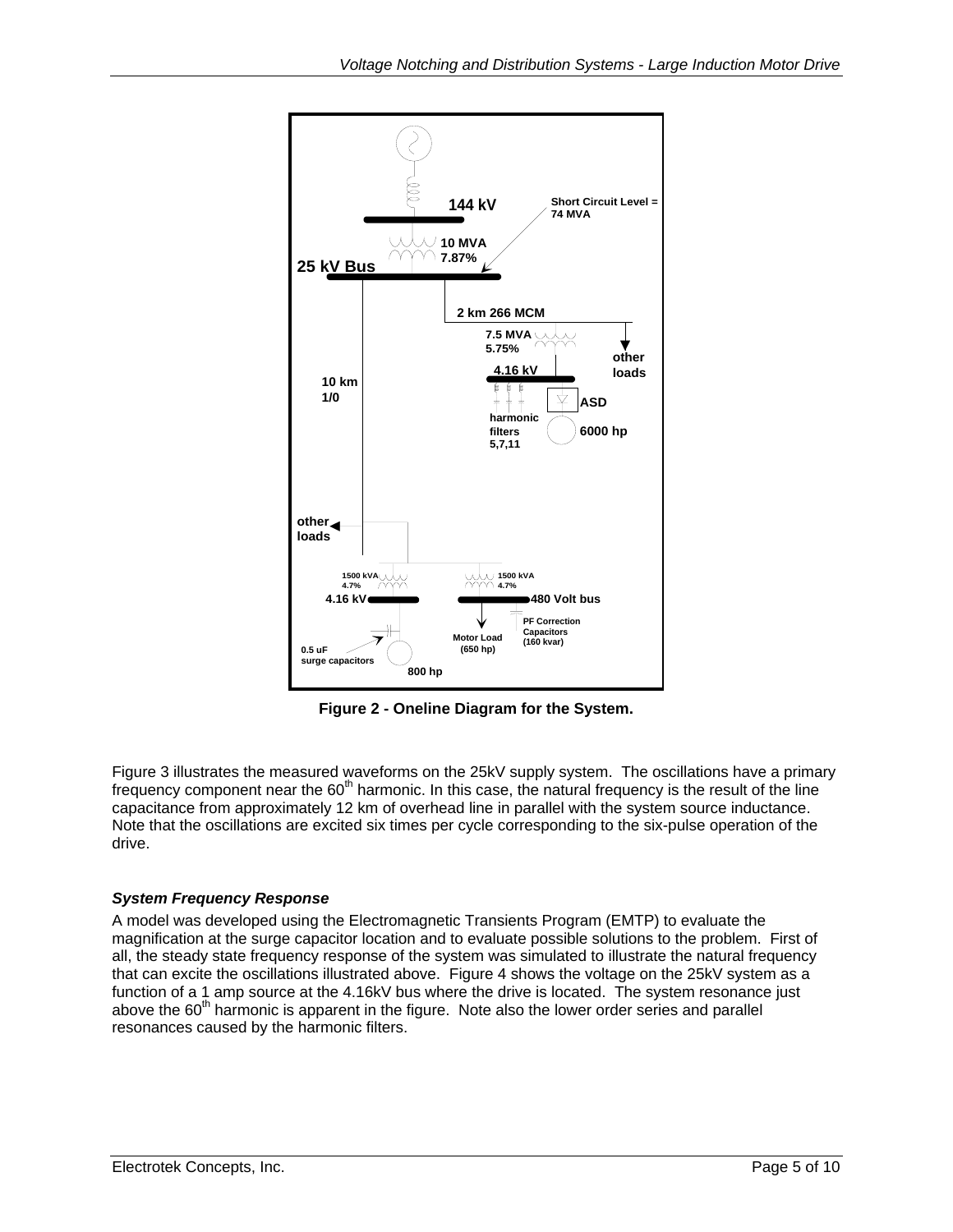<span id="page-5-0"></span>

**Figure 3 - Voltage Waveform and Spectrum on 25kV System** 



**Figure 4 - Voltage vs. Frequency at 25kV Bus** 

#### *Effect of Customer Low Voltage Capacitors*

Next, the actual adjustable speed drive and motor load were represented to reproduce the notching oscillations observed in the measurements. The worst notching problems are associated with a firing angle at about 70% load. The simulated waveform for the 25kV bus voltage is shown in Figure 5 below. The oscillations at each commutation point are in good agreement with the measurement results.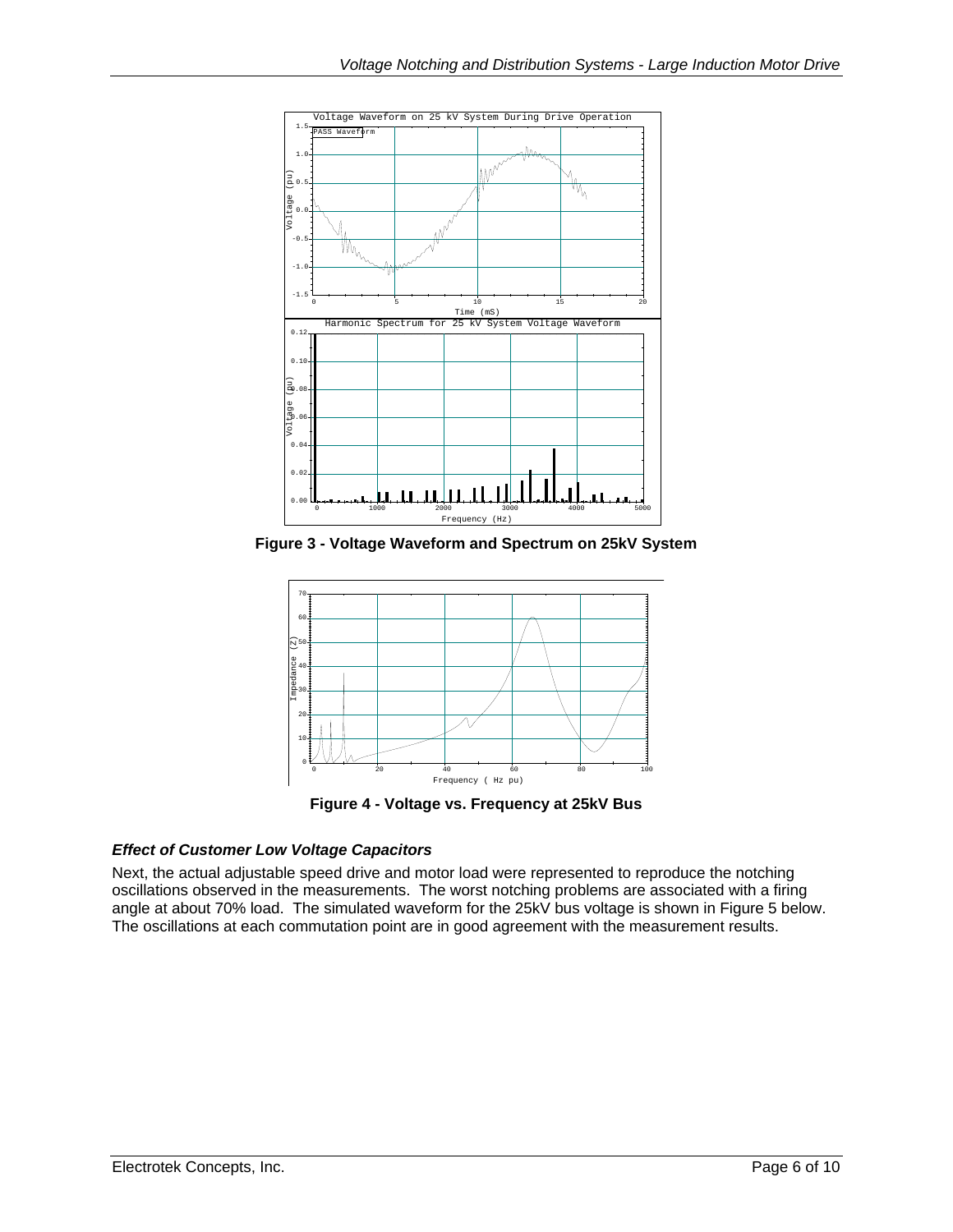<span id="page-6-0"></span>

**Figure 5 - Simulated 25kV Voltage with Drive Operating** 

The model was then used to evaluate the voltage waveforms at the customer bus located on the parallel feeder. Figure 6 illustrates the voltage waveform at the 4.16kV bus where the 800 hp motor surge capacitors cause magnification of the oscillations. The potential for problems at this location is quite evident. The surge capacitor failures typically occurred during startup of the drive when the firing angles went through this worst case condition. Figure 7 shows the waveform at the 480 volt bus where the power factor correction capacitors damp out the high frequency oscillation. The power factor correction capacitors are much larger than the surge capacitors and result in a much lower resonant frequency. No problems were encountered with loads on the 480 volt bus.



**Figure 6 - Simulated Voltage at Surge Capacitor** 



**Figure 7 - Simulated Voltage at Power Factor Correction Capacitors**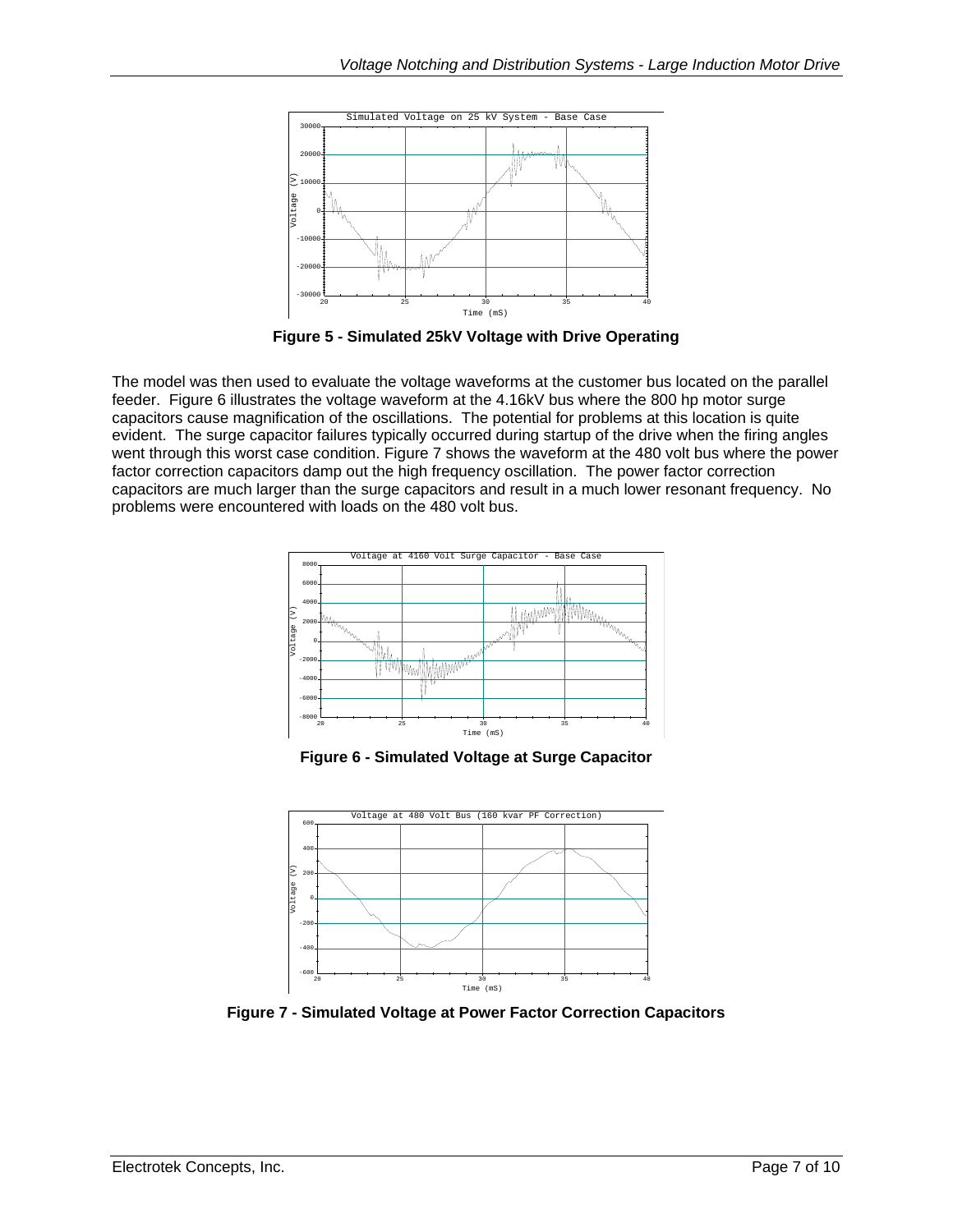#### <span id="page-7-0"></span>*Possible Solutions*

A number of possible solutions to the high frequency oscillation problem were evaluated. These included:

- 1. A larger choke inductance at the input to the adjustable speed drive. This approach could be effective if the choke impedance was included as part of the drive's initial design. As a retrofit, it is impractical because the size required would cause voltage regulation problems at the drive.
- 2. Larger surge capacitors at the 800 hp motor of the parallel customer. This approach is feasible to protect the individual motor and surge capacitors of concern. However, large surge capacitors would be required and they do not eliminate the oscillations on the 25kV system that are the source of the problem. Note that the surge capacitors were removed as a temporary solution for the parallel customer.
- 3. Modification of the filtering at the adjustable speed drive to include a high pass filter instead of just tuned branches at the  $5<sup>th</sup>$ ,  $7<sup>th</sup>$ , and  $11<sup>th</sup>$ . This approach proved to be ineffective because the high pass filter cannot provide sufficient damping at the higher frequency resonance.
- 4. Addition of a capacitor bank on the 25kV system. This approach has the advantage of being the least expensive and the most practical to implement. Simulations show that this solution can be effective.

#### *Effect of a 25kV Capacitor Bank*

Adding a capacitor bank to the 25kV system changes the system frequency response to prevent the high frequency oscillation shown on the previous waveforms. However, the capacitor bank creates a new system parallel resonance at a lower frequency that could result in magnification of the lower order harmonic components created by the adjustable speed drive.

The first capacitor bank size tried was 1200 kVAr. This created a resonance that magnified the thirteenth harmonic component on the system if the power factor correction capacitors at the parallel customer were out of service. Figure 8 gives the measured voltage on the 25kV system for this condition. Note that the notching oscillation problem is solved (no high frequency components) but the thirteenth harmonic component in the voltage is approaching 5%.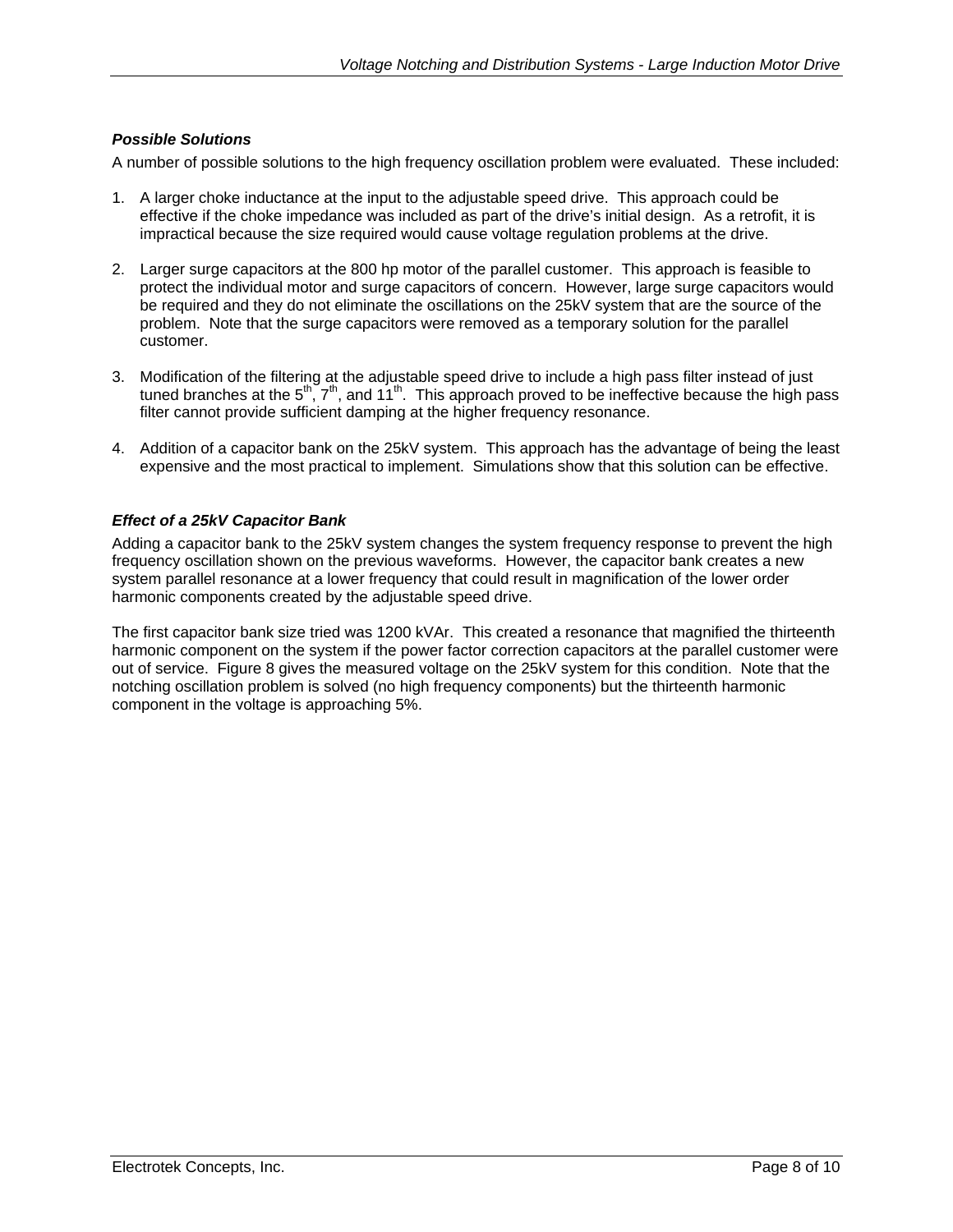<span id="page-8-0"></span>

**Figure 8 - Voltage on 25kV System with 1200 kVAr Capacitor bank** 

After examination of the system frequency response with the drive filters and the existing load power factor correction capacitors, the capacitor size was increased to 2400 kVAr to solve the thirteenth harmonic resonance problem. Figure 9 illustrates the frequency response at the 25kV bus for a 1 amp source located at the 4.16kV drive location.



**Figure 9 - Frequency Response on 25kV System with 2400 kVAr Capacitor Bank** 

With a 2400 kVAr capacitor bank, all of the system resonances that could cause magnification are located below the eleventh harmonic and are at frequencies that are not characteristic harmonics of the drive. Figure 10 gives the measured voltage waveform and harmonic spectrum with the 2400 kVAr capacitor operational. The voltage distortion is less than 2% with the 2400 kVAr capacitor in service.